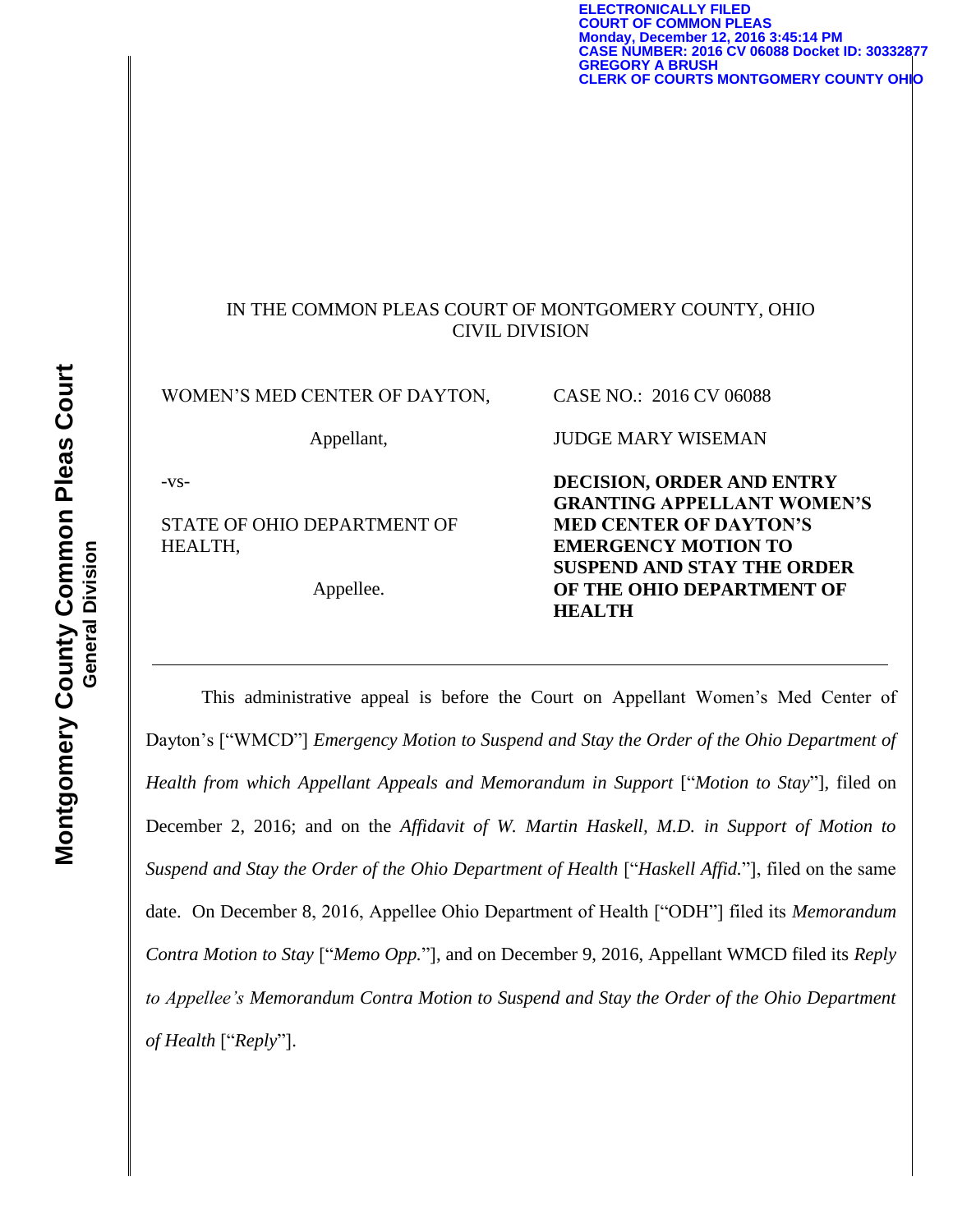For the reasons that follow, Appellant Women's Med Center of Dayton's *Emergency Motion to Suspend and Stay the Order of the Ohio Department of Health from which Appellant Appeals* is GRANTED.

## **FACTUAL & PROCEDURAL BACKGROUND/THE PARTIES' CLAIMS**

 Women's Med Center of Dayton is a clinic located in Kettering, Ohio which provides reproductive services, including surgical abortions, to women from across Ohio and beyond. (*Haskell Affid.*, ¶¶1-2, 8); (*Motion to Stay*, attached Jt. Exh. A, "Stipulations of Fact" from administrative hearing, Stipulation  $#1$ ).<sup>1</sup> WMCD currently is the only facility in the greater Dayton, Ohio area that provides surgical abortions. (*Haskell Affid.*, ¶¶5, 7). WMCD's medical director, Dr. Martin Haskell, is a physician licensed in Ohio and is the sole shareholder of Women's Medical Group Professional Corporation, the company that has owned and operated WMCD since 1983. (*Id.*, ¶¶1-3); (*Motion to Stay*, Jt. Exh. A, Stipulations ##1-2).

 Beginning in 2002, WMCD was licensed by the Ohio Department of Health as an "ambulatory surgical facility" ["ASF"] in accordance with R.C. § 3702.30(A)(1). (*Motion to Stay*, Jt. Exh. A, Stipulations ##4, 6). R.C. § 3702.303(A) requires any ASF to have

> a written transfer agreement with a local hospital that specifies an effective procedure for the safe and immediate transfer of patients from the facility to the hospital when medical care beyond the care that can be provided at the ambulatory surgical facility is necessary, including when emergency situations occur or medical complications arise.

A copy of the relevant written transfer agreement ["WTA"] must be filed with the director of ODH, *id.*, and must be updated every two years. R.C. § 3702.303(B). However, the statute provides an exception to the WTA requirement if the ODH director "has, pursuant to the procedure specified in section 3702.304 of the Revised Code, granted the facility a variance from the requirement." R.C. § 3702.303(C)(2).

l

 $<sup>1</sup>$  Although a complete transcript of the administrative record has not yet been filed in this case, certain excerpts from</sup> that record are appended as exhibits to the parties' filings herein. (See *Motion to Stay* and *Memo Opp.*).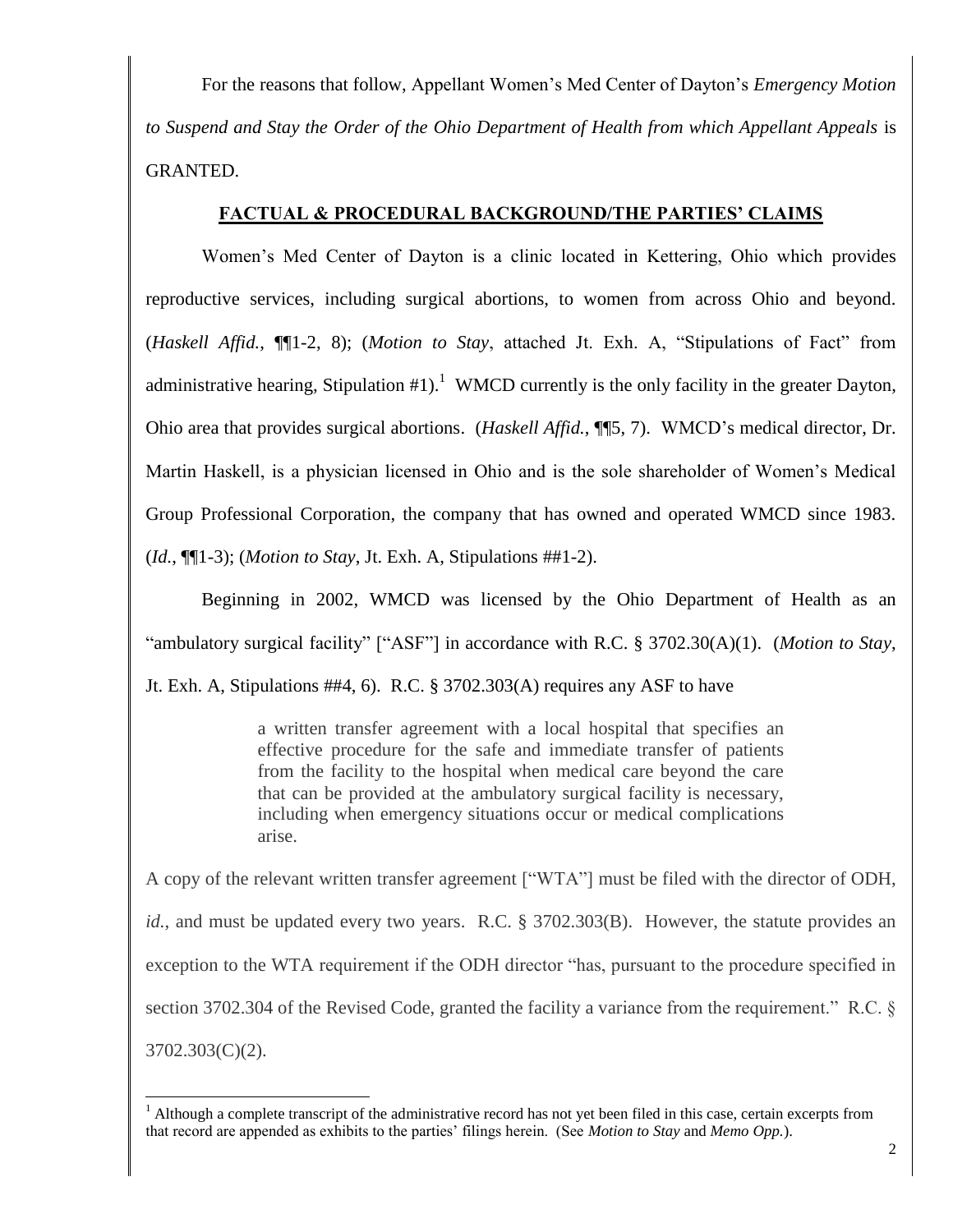In 2008, ODH granted WMCD's request for a variance from the WTA requirement. (*Motion to Stay*, Jt. Exh. A, Stipulation #6). The facility's ASF license also was renewed in 2008 and annually thereafter through 2011, based on the 2008 variance. (*Id.*).

In December of 2011, however, ODH notified WMCD that, beginning in 2012, it would be required to apply annually for both renewal of its ASF license and a WTA requirement variance. (*Motion to Stay*, attached Exh. 26 from administrative hearing, affidavit of Dr. Haskell,  $\P$ 22).<sup>2</sup> In 2012, 2013, 2014 and 2015, WMCD filed timely license renewal and variance applications, but not until June 25, 2015, did ODH's director deny WMCD variance requests for 2012, 2013 and 2014. (*Id.*, Exh. 26, ¶¶22-24, 27 and Jt. Exh. A, Stipulation #8). One reason given for that denial was that WMCD's 2013 and 2014 applications included "just two named back-up physicians," whereas three back-up physicians had been listed in the facility's prior applications. (See *Motion to Stay*, attached Exh. 10 from administrative hearing, 6/25/15 denial letter from ODH director, p. 1). The ODH director opined that "two back-up physicians cannot meet [ODH's] expectation for 24/7 back-up coverage and uninterrupted continuity of care, as a WTA with a hospital would provide." (*Id.*). The director gave WMCD 30 days to submit a new variance request or a WTA, absent which ODH "may propose revocation of [WMCD's] ambulatory surgical facility license." (*Id.*, p. 2).

WMCD thereafter submitted a renewed request for a WTA requirement variance for 2014 and 2015, which added a third back-up physician as well as the practice group of the three named physicians and another practice group as additional back-up should those three physicians be unavailable. (*Motion to Stay*, attached Exh. 9 from administrative hearing, 7/24/15 letter from Gerhardstein & Branch, L.P.A., and attachments thereto). After reviewing the renewed application, the ODH director again denied WMCD's variance requests for 2012 through 2015. (*Motion to Stay*, attached Exh. 11 from administrative hearing, 9/25/15 denial letter from ODH director). The director therein stated that "WMC[D]'s provision of three named backup physicians does not meet

 2 See n.1, *supra*.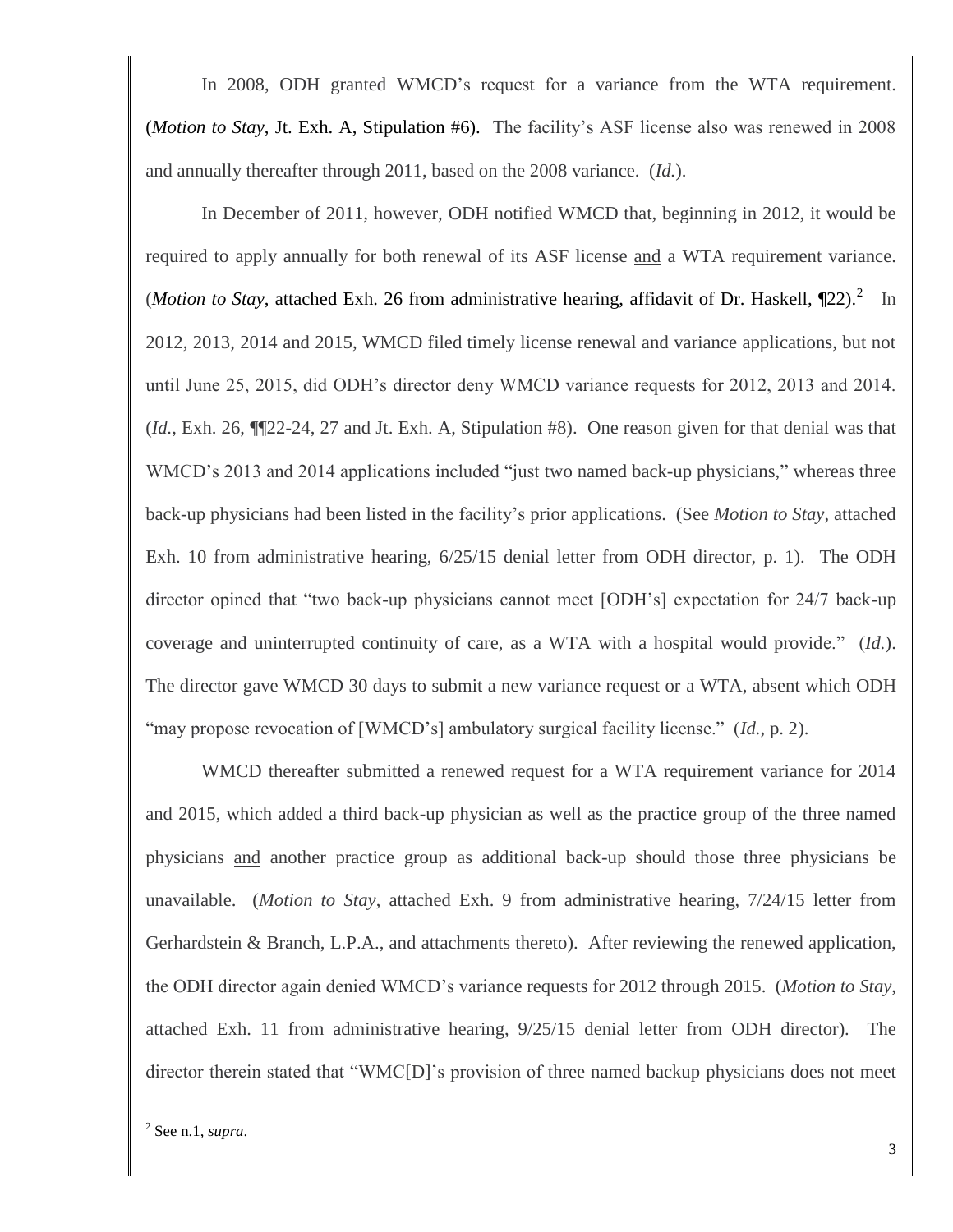my expectation that a variance provide the same level of patient health and safety that a [WTA] with a local hospital assures for 24/7 back-up coverage." (*Id.*, p. 2). He also reiterated concerns that listing "un-named physicians in [a] group practice" does not satisfy statutory requirements, and that Miami Valley Hospital, "where the three named backup physicians have admitting privileges, has again shared its objection to any involvement with WMC[D]." (*Id.*, p. 2); (see also *Motion to Stay*, attached Exh. 16 from administrative hearing, 7/31/15 letter from Miami Valley Hospital president & CEO to ODH). By separate letter issued on the same date, the ODH director also proposed "to issue an Order revoking and refusing to renew" WMCD's ASF license due to the facility's lack of a WTA with a local hospital and ODH's denial of WMCD's request for a variance from the WTA requirement. (*Motion to Stay*, attached Exh. 12 from administrative hearing, 9/25/15 revocation letter from ODH director).

Following an April 26, 2016 administrative hearing on ODH's revocation/non-renewal proposal, the hearing examiner issued a report recommending that WMCD's ASF license be revoked and not renewed. (*Memo Opp.*, Exh. A, 9/2/16 "Report and Recommendation"). On November 30, 2016, the ODH director issued an "Adjudication Order refusing to renew and revoking WMC[D]'s health care facility [ASF] license" (12/1/16 *Notice of Appeal*, attached Exh. A, 11/30/16 "Adjudication Order," p. 3), to "become effective fifteen days after the date of this Adjudication Order"  $(id, p, 4) - i.e.,$  on December 15, 2016. It is from that final administrative decision that Appellant WMCD brings the instant appeal.

In moving to stay implementation of the Adjudication Order, WMCD asserts that it "would suffer an unusual hardship" if that order is executed, in that it "will have to close its business and stop treating patients." (*Motion to Stay*, p. 1). WMCD contends that it has tried but failed to secure a written transfer agreement with a local hospital, as all local hospitals have religious affiliations and have bowed to "political pressure" that discourages affiliation with a provider of abortion services. (*Id.*, p. 2). WMCD further argues that it can demonstrate all elements necessary to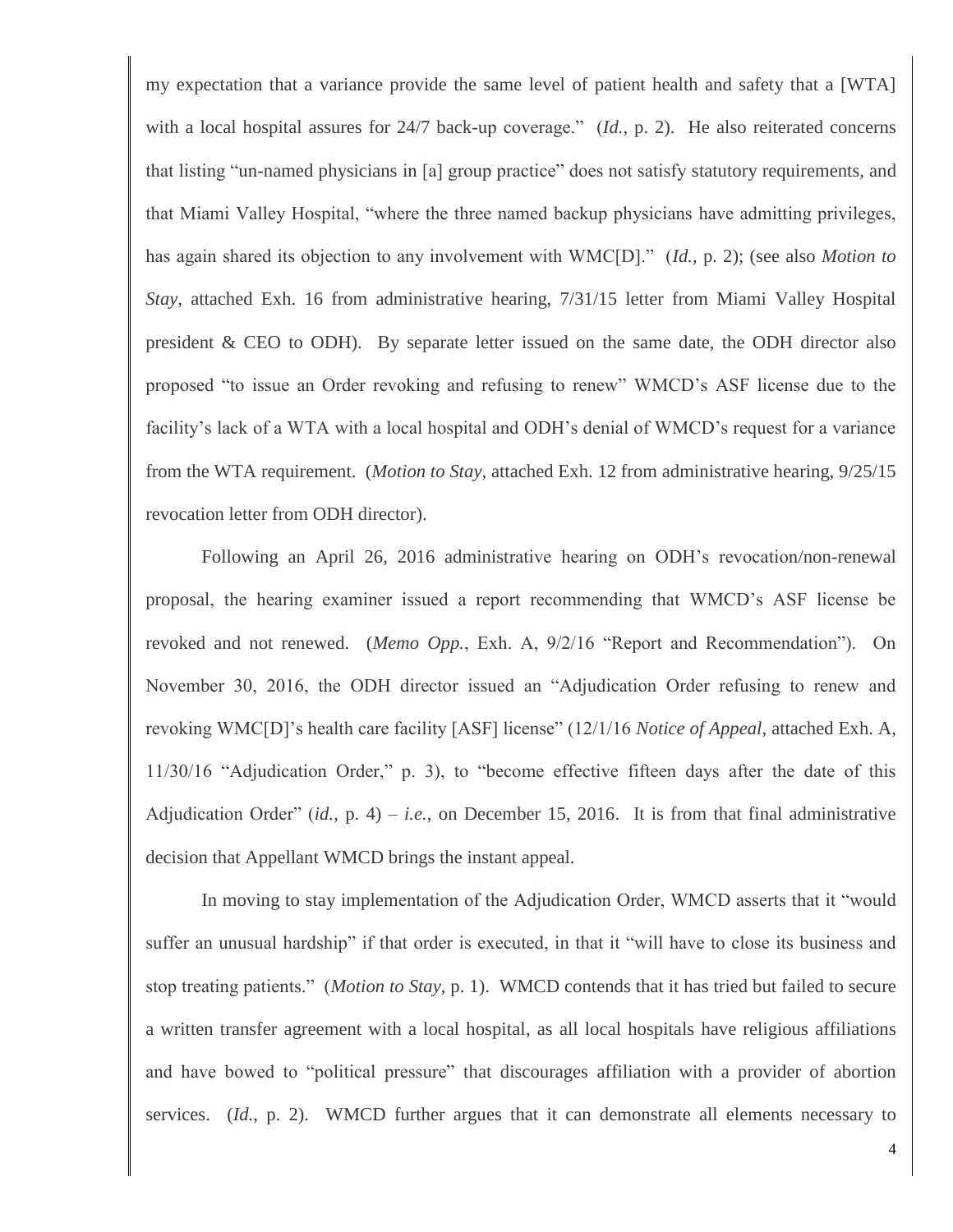warrant injunctive relief from enforcement of ODH's administrative order. (*Id.*, pp. 5-19). Although minimizing the significance of the "success on the merits" element (see *id.*, p. 6), WMCD first argues that it is likely to succeed on this appeal, urging that ODH's revocation decision relies on an unconstitutional statute and on unenforceable administrative code provisions. (*Id.*, pp. 6-10). In addition, WMCD urges that the ODH director's decision is not supported by reliable, substantial and probative evidence, as his conclusion that "only three named backup physicians" could not provide an acceptable level of care (see *id.*, Exh. 11, p. 2) is belied by the evidence presented. (*Motion to Stay*, pp. 10-12).

As to the "irreparable harm" element, WMCD cites other Ohio court decisions that have stayed orders against abortion clinics, preserving the *status quo* where "no potential harm to the public was present after the order was issued that was not present prior to the order." (*Id.*, pp. 12-13 and attached copies of unreported stay orders). Dr. Haskell's affidavit attesting to the impracticality of reopening WMCD if the surgery center was "mothball[ed]" during the administrative appeal (*Haskell Affid.*, ¶¶5-6), and to the consequences of closure for potential patients (*id.*, ¶¶3, 5, 7-19) and the training of medical students and resident physicians (*id.*, ¶20), also is offered as evidence of the irreparable harm that allegedly would occur. (See *Motion to Stay*, ¶¶13-15). WMCD also maintains that no harm would befall ODH or the public if the facility is permitted to remain open, averring that "the health benefits of the WTA requirement are 'virtually nonexistent,'" and that the procedures already in place provide sufficient protection if the *status quo* is maintained. (*Id.*, pp. 16-17). Finally, WMCD urges that issuing a stay would serve the public interest by preserving the *status quo* and the availability of safe pregnancy termination services. (*Id.*, p. 18). It thus asks that ODH's revocation of WMCD's ASF license be suspended until the appellate process has been completed. (*Id.*, p. 19).

In opposing WMCD's motion, ODH first focuses on the "unusual hardship" standard, which it insists is not demonstrated by the expected consequences of the loss of a license. (*Memo Opp.*,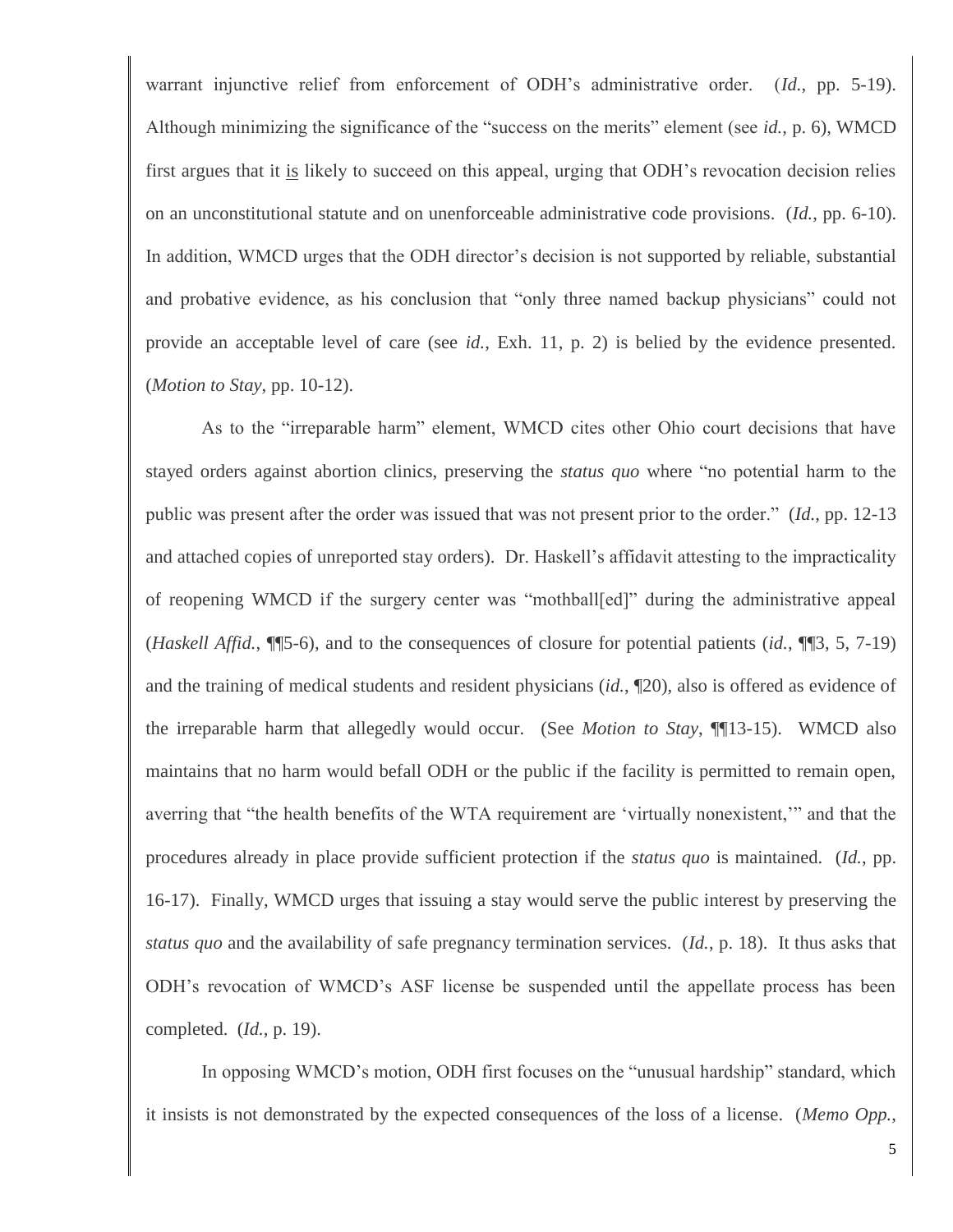pp. 4-7). ODH further argues that WMCD is unlikely to succeed on the merits due to the validity of the WTA requirement and WMCD's failure to acquire either a WTA or a variance. (*Id.*, pp. 7-17). Finally, ODH maintains that consideration of the other equitable factors also would not warrant staying the revocation of WMCD's license, purporting that WMCD's own interest in staying in business "does not outweigh the public interest in having all surgical clinics follow Ohio's health and safety rules," and that any alleged harm to potential patients is "purely speculative." (*Id.*, pp. 17-18) (emphasis in original). ODH therefore concludes that WMCD's request for a stay should be denied. (*Id.*, p. 19).

WMCD's reply avers that ODH misconstrues WMCD's legal arguments. (*Reply*, p. 1). WMCD then repeats and defends its assertions that R.C. § 3509.303 violates the "single subject rule" of the Ohio Constitution; that ODH's decision relies on administrative rules that have been superseded by statute; and that WMCD "ha[s] achieved the purpose of the WTA requirement in an alternative manner by having a contract with three preeminent backup physicians" and other safety provisions in place. (*Id.*, pp. 2-4). It further urges that reliable, substantial and probative evidence does not support the ODH director's determination that WMCD's alternative proposal is inadequate. (*Id.*, p. 4). For those reasons, WMCD maintains that it is likely to succeed on the merits of its appeal. (*Id.*). Finally, WMCD asserts that revocation of WMCD's license presents an undue hardship different from that caused by the revocation of a single physician's license, because no other clinic would be readily accessible to low income women seeking surgical abortions. (*Id.*, p. 5). It again requests a stay of the ODH director's Adjudication Order. (*Id.*).

#### **LAW & ANALYSIS**

### *Law re Stays of Administrative Orders Pending Appellate Review*

 Applicable law regarding appeals to common pleas courts from administrative licensure decisions is codified at R.C. § 119.12, which authorizes such appeals from any final agency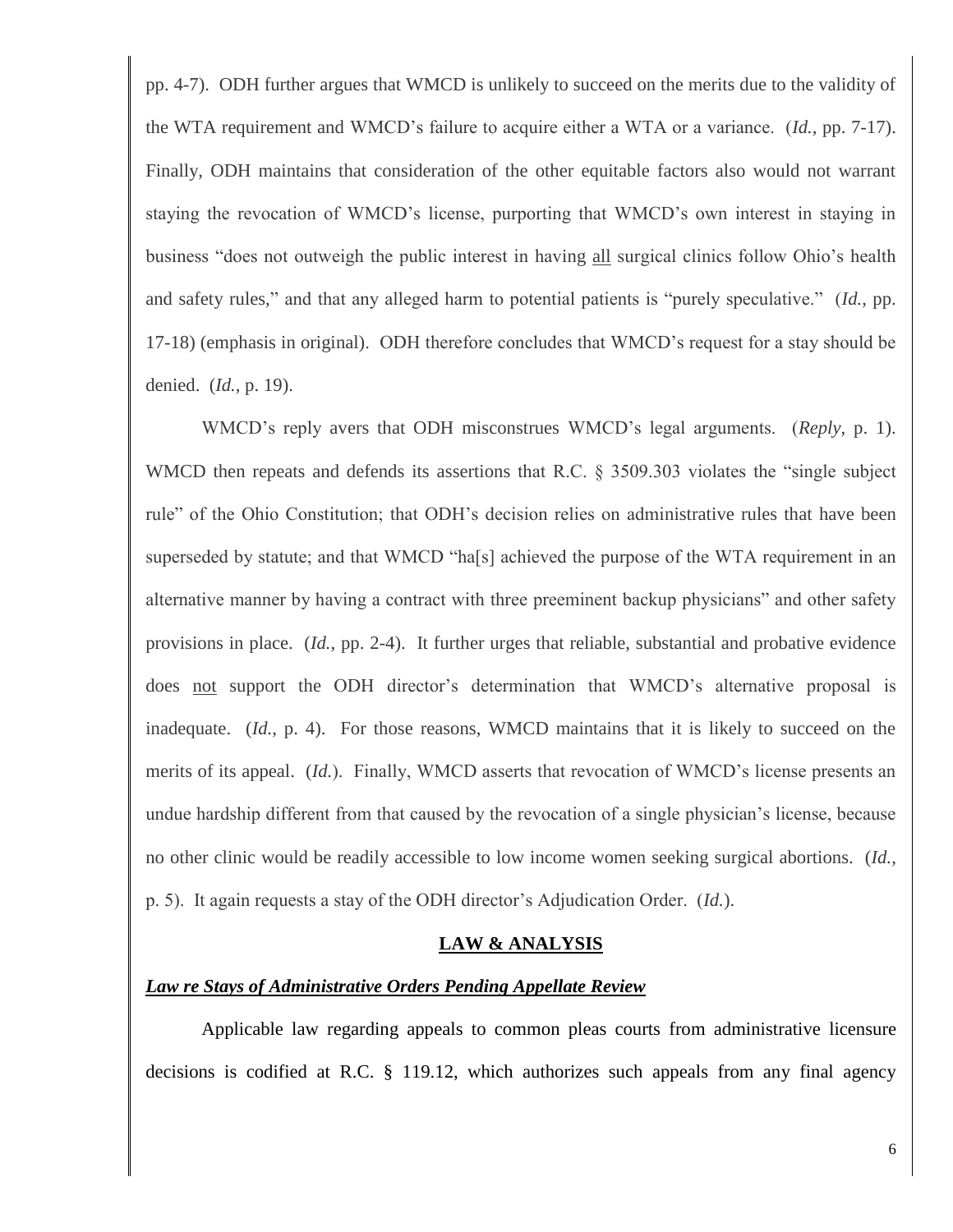decision that "is not supported by reliable, probative, and substantial evidence and is not in accordance with law." See R.C. § 119.12(D). Pursuant to that statute,

> The filing of a notice of appeal shall not automatically operate as a suspension of the order of an agency. If it appears to the court that an unusual hardship to the appellant will result from the execution of the agency's order pending determination of the appeal, the court may grant a suspension and fix its terms.

R.C. § 119.12(E); see also *City of Dayton v. Haddix*, 2<sup>nd</sup> Dist. No. 9951, 1987 Ohio App. LEXIS 5639, at \*4 (Jan. 22, 1987) (quoting same). A stay issued pursuant to such provision prevents the licensing body from denying the benefits of a license to the party granted the stay until the agency's decision has been reviewed. *Haddix, supra*, at \*5 (citing *Lewis v. Anspon*, 92 Ohio App. 78, 81, 109 N.E.2d 545 ( $2<sup>nd</sup>$  Dist. 1951)). When considering a request to stay an administrative order, courts are to "give significant weight to the expertise of the administrative agency, as well as to the public interest served by the proper operation of the regulatory scheme." *Bob Krihwan Pontiac-GMC Truck, Inc. v. General Motors Corp.*, 141 Ohio App. 3d 777, 782, 753 N.E.2d 864 (10<sup>th</sup> Dist. 2001) (citing *Hamlin Testing Labs., Inc. v. United States Atomic Energy Comm'n*, 337 F.2d 221 (6th Cir. 1964)).

 Although R.C. § 119.12 does not further define "unusual hardship" nor delineate the factors to be considered in determining whether to suspend operation of an administrative order, the court in *Krihwan Pontiac, supra,* identified the relevant factors as follows:

> (1) whether appellant has shown a strong or substantial likelihood or probability of success on the merits; (2) whether appellant has shown that it will suffer irreparable injury; (3) whether the issuance of a stay will cause harm to others; and (4) whether the public interest would be served by granting a stay.

*Id.*, 141 Ohio App. 3d at 783 (citing, *inter alia*, *Hamlin, supra*; *Gurtzweiler v. United States*, 601 F. Supp. 883 (N.D. Ohio 1985); *Holden v. Heckler*, 584 F. Supp. 463 (N.D. Ohio 1984); *Friendship Materials v. Michigan Brick, Inc.*, 679 F.2d 100 (6<sup>th</sup> Cir. 1982)).

# *WMCD's Motion for Stay*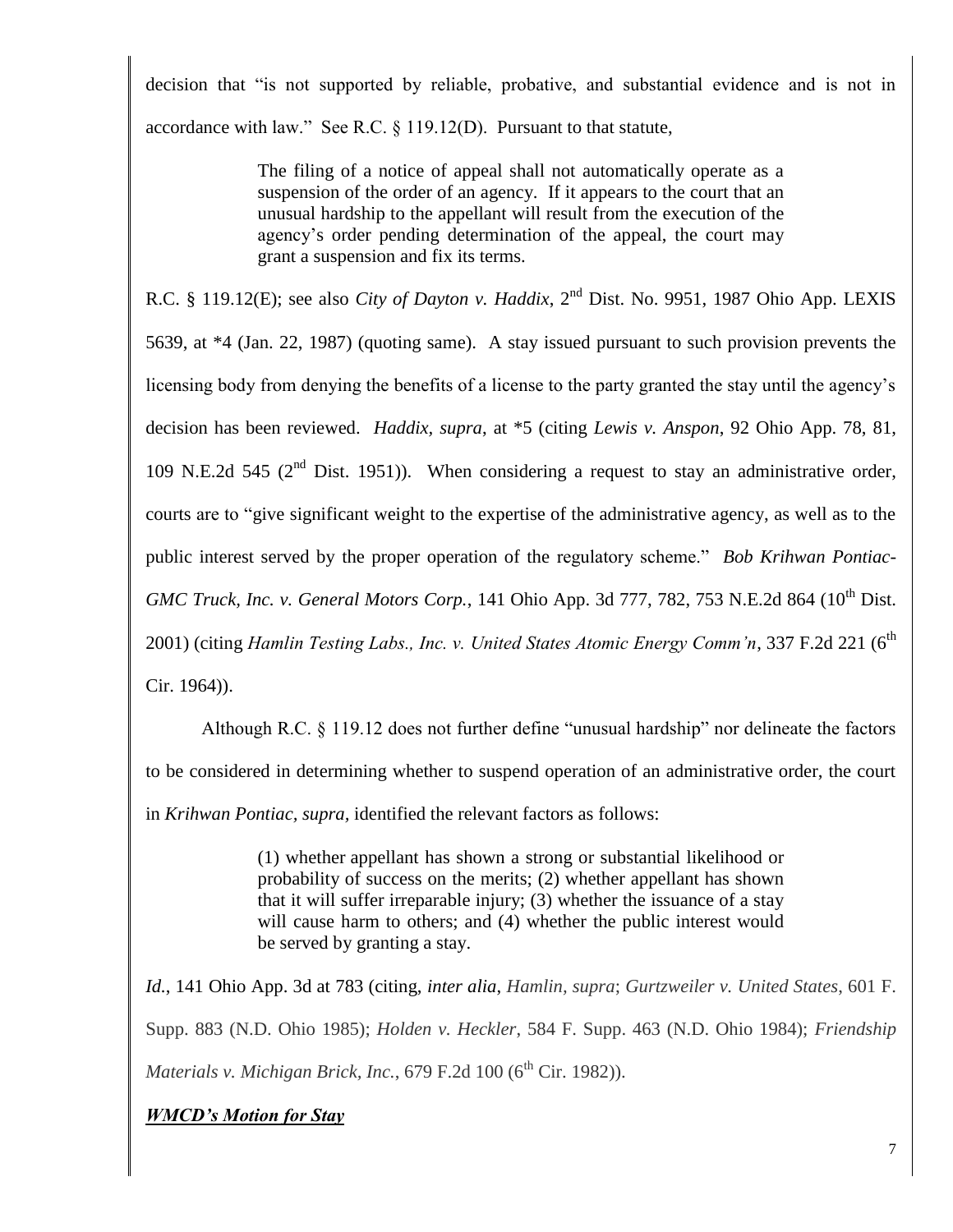Having carefully considered the parties' respective arguments and the competing authority they cite, the Court concludes that Appellant WMCD has demonstrated its entitlement to a stay of the Adjudication Order at issue in this case. The Court finds that the revocation and non-renewal of WMCD's license to operate as an ambulatory surgical facility while this appeal remains pending will pose an unusual hardship to WMCD. See R.C. § 119.12(E). Dr. Haskell's undisputed affidavit credibly attests that if WMCD's surgery center were to be "mothball[ed]" throughout this appeal, the cost of later re-staffing and reopening the clinic would be prohibitive. (*Haskell Affid.*, ¶¶5-6). The Court disagrees with ODH's assertion that such a result amounts to no more than the "typical harms" suffered as a consequence of any license revocation. (See *Memo Opp.*, p. 4). The unreported decisions advanced by ODH regarding requests to stay the suspension of an individual's medical license (see *id.*, Exh. B) are largely inapposite. In contrast to those cases, ODH here proposes to deprive Dr. Haskell of his livelihood not because he personally has engaged in conduct deemed to make him unfit to practice medicine or to pose a threat to patient safety, but rather because his clinic has been deemed to fall short of the ODH director's subjective expectations. This Court does not find those decisions to be persuasive for purposes of the particular license revocation herein at issue. Conversely, the decisions cited by WMCD involve the granting of stays under circumstances comparable to those now before the Court, and are more persuasive for that reason. (See unreported decisions attached to *Motion to Stay*).<sup>3</sup>

The Court's "unusual hardship" finding is bolstered by consideration of the non-binding<sup>4</sup> but nonetheless instructive additional factors outlined in *Krihwan Pontiac*, 141 Ohio App. 3d at 783. Consistent with the analysis above, the Court first concludes that WMCD has demonstrated that it

l

<sup>3</sup> Those decisions include *Founder's Women's Health Ctr. v. Dep't of Health*, Franklin Cty. Common Pleas No. 00CV505-4276 (Jun. 14, 2000); *Capital Care Network of Toledo v. Dep't of Health*, Lucas Cty. Common Pleas No. C10201403405 (Aug. 11, 2014); and *Lebanon Road Surgery Ctr. v. Dep't of Health*, Hamilton Cty. Common Pleas No. A1400502 (Jan. 31, 2014).

<sup>&</sup>lt;sup>4</sup> The sole Second District Court of Appeals decision found to invoke the term "unusual hardship" contains no substantive discussion of the meaning or application of that terminology. See *Haddix*, 1987 Ohio App. LEXIS 5639.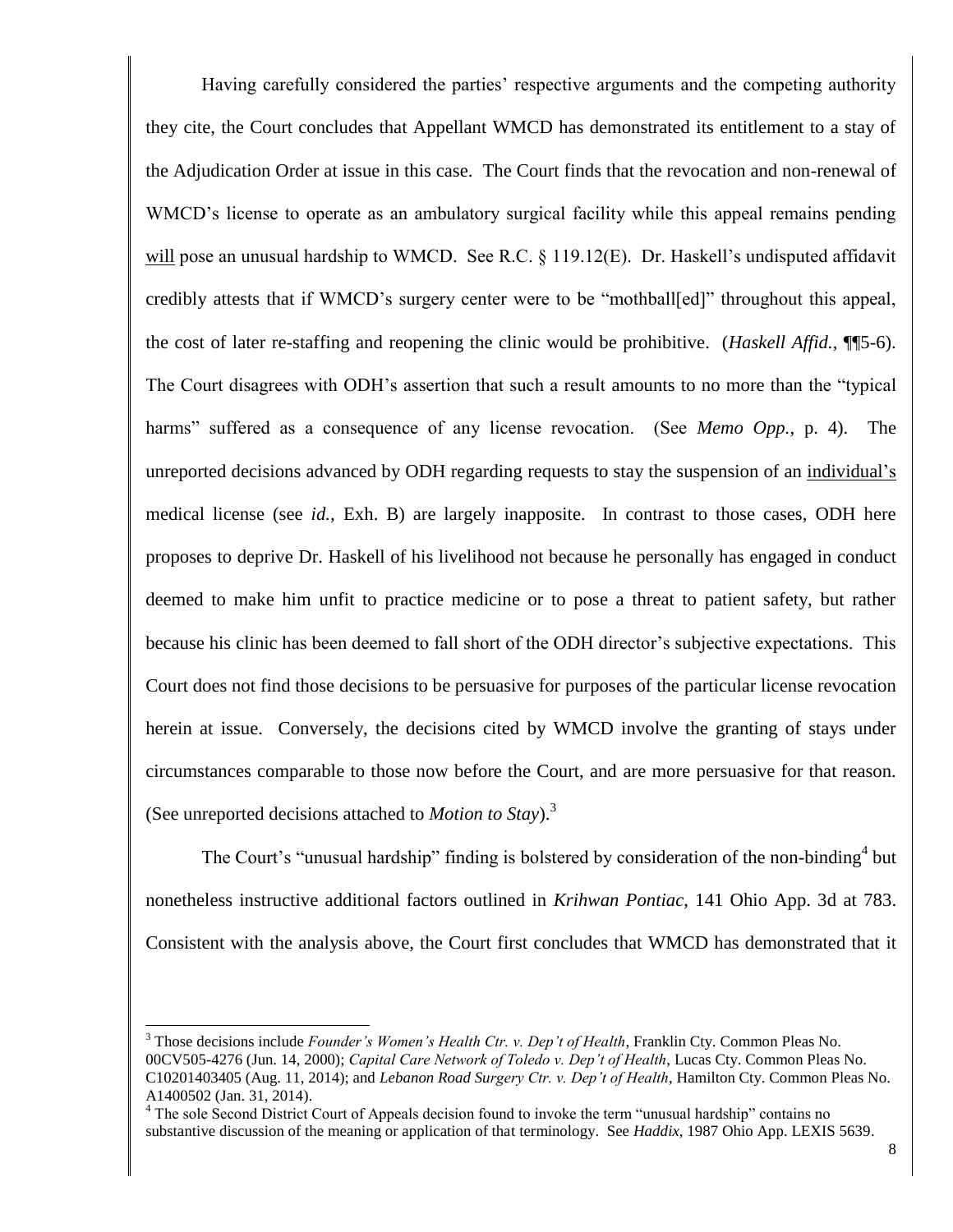would suffer "irreparable injury," the second factor set forth in *Krihwan Pontiac*, if its surgery center is forced to cease operation while this appeal proceeds. See *id.*; (see *Haskell Affid.*, ¶¶4-6).

 Additionally, WMCD also convincingly has shown that the closure of its surgical clinic "will cause harm to others," the third factor, in that Dayton area women seeking a surgical abortion no longer will have access to that procedure locally, and the financial circumstances of many prospective patients may mean that they effectively are foreclosed from obtaining such services at all. See *Krihwan Pontiac*, 141 Ohio App. 3d at 783; (see *Haskell Affid.*, ¶¶5, 7, 11-13, 17). Moreover, because WMCD is one of few facilities to offer termination services beyond the first trimester, potential patients from beyond the greater Dayton area who discover later in pregnancy that their fetus has an anomaly or genetic abnormality also will be negatively impacted by WMCD's closure (*Haskell Affid.*, ¶¶8-9), and clinics in Cincinnati, Columbus and Cleveland may be unable to expeditiously serve the additional patients diverted from WMCD, causing delays that will increase both the cost and risks of later term abortions. (*Id.*, ¶¶10, 13-16). Indeed, Dr. Haskell's unrebutted affidavit alludes to even greater public health concerns that may result from the loss of the services that WMCD currently provides. (*Id.*, ¶¶17-18). The Court rejects ODH's characterization of the risk of harm to women as "purely speculative" (*Memo Opp.*, pp. 17-18), given undisputed evidence that over 2,000 women served by WMCD each year would be forced to pursue other alternatives for pregnancy termination services if WMCD no longer provided such services. (See *Haskell Affid.*, ¶3; *Motion to Stay*, attached Exh. 26, Dr. Haskell affidavit from administrative hearing, ¶5).<sup>5</sup> The evidence supports a conclusion that revoking WMCD's license will cause harm to prospective patients.

 In light of the foreseeable potential consequences of shuttering WMCD's surgical center, the fourth *Krihwan Pontiac* factor – *i.e.*, "whether the public interest would be served by granting a stay," 141 Ohio App. 3d at 783 – also is satisfied. As WMCD aptly observes, suspending execution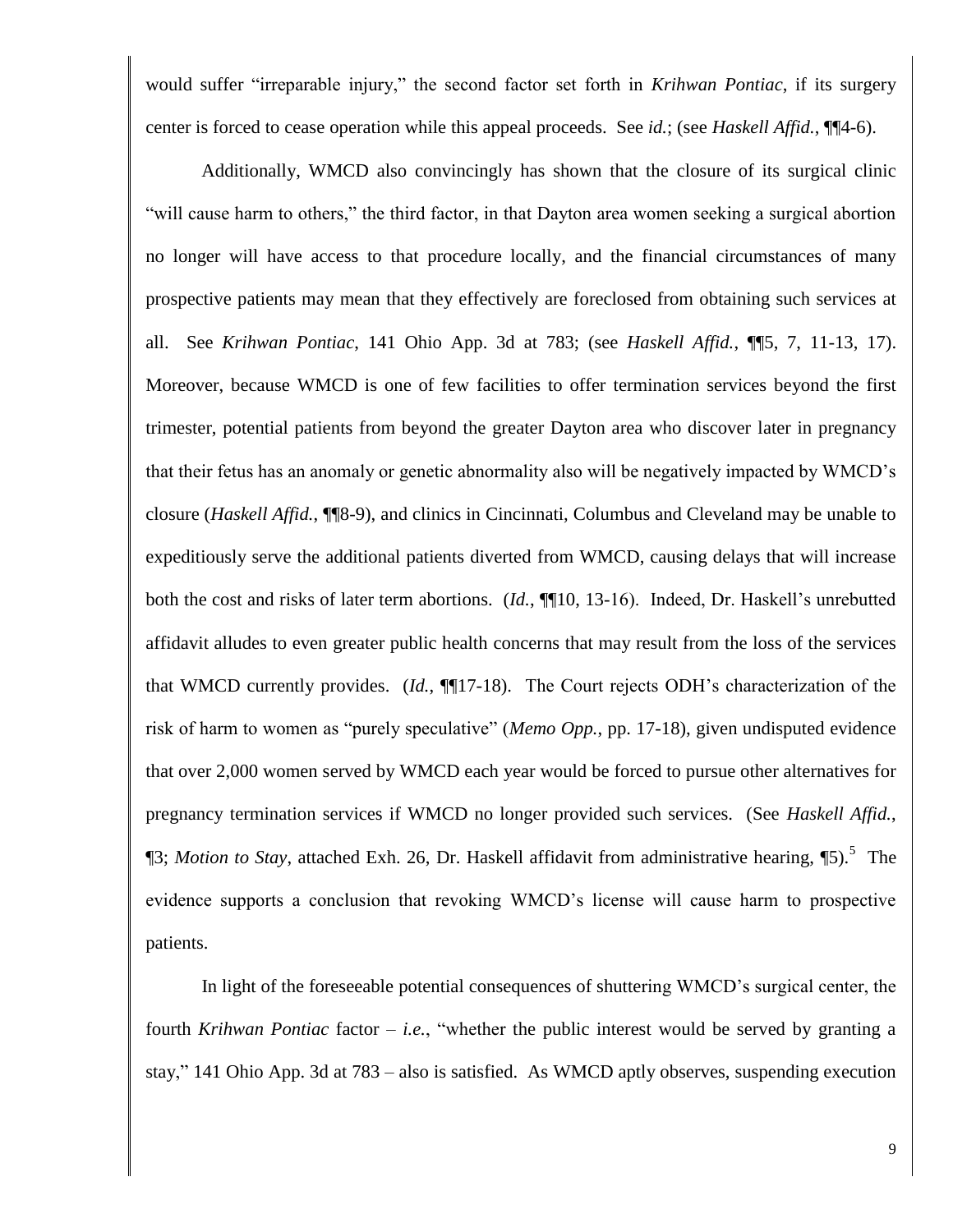of the Adjudication Order "would merely preserve the *status quo*" (*Motion to Stay*, p. 1), meaning that no risk to public health will arise from the surgery center's continued operation that has not existed throughout the entire four years that WMCD's 2012 request for a variance was pending, until ODH issued its final Adjudication Order decision on November 30, 2016. (*Id.*, pp. 16-17). The fact that ODH saw no need to act more expeditiously on WMCD's variance application reinforces the impression, as captured in the again-uncontested evidence presented by Dr. Haskell, that no reason exists to believe that WMCD had been operating in an unsafe manner. (See *Haskell Affid.*, ¶¶3, 7, 9, 15); (see also *Motion to Stay*, attached Exh. 26, Dr. Haskell affidavit from administrative hearing,  $\P$  $[6, 12)$ .<sup>6</sup> The Court therefore concludes that granting a stay would serve the public interest in this instance.

 Finally, the Court is persuaded by WMCD's arguments regarding the likelihood of its success on the merits of this appeal. (See *Motion to Stay*, pp. 6-12 and *Reply*, pp. 2-4). Significantly, one Ohio appellate court already has held that the licensing provisions of R.C. §§ 3702.303, 3702.304 and 3727.60 are unconstitutional. See *Capital Care Network of Toledo v. Dep't of Health*, 2016-Ohio-5168, 58 N.E.3d 1207 ( $6<sup>th</sup>$  Dist.). In the absence of an Ohio Supreme Court reversal of that decision, this Court finds the Sixth District's opinion to constitute sufficient indicia of WMCD's probable success on its comparable arguments. Alternatively, the Court agrees that the ODH hearing examiner apparently premised his revocation and non-renewal recommendation in part on outdated administrative code provisions that had been supplanted by the 2015 enactment of R.C. § 2702.304's variance provisions. (See *Motion to Stay*, pp. 8-10 and *Reply*, pp. 3-4); (see *Memo Opp.*, attached Exh. A, Report and Recommendation, pp. 1, 4, 7, 8-9, 10-11). The Court also does not accept ODH's assertion that the ODH director's decision to deny a WTA variance is "final" and thus "not subject to review" (*Memo Opp.*, p. 15) even if that decision "is not

l

<sup>&</sup>lt;sup>5</sup> Those affidavits recite the number of surgical abortions performed at WMCD in 2015-16 and 2014-15, respectively, as "over 2,262" and "over 2600."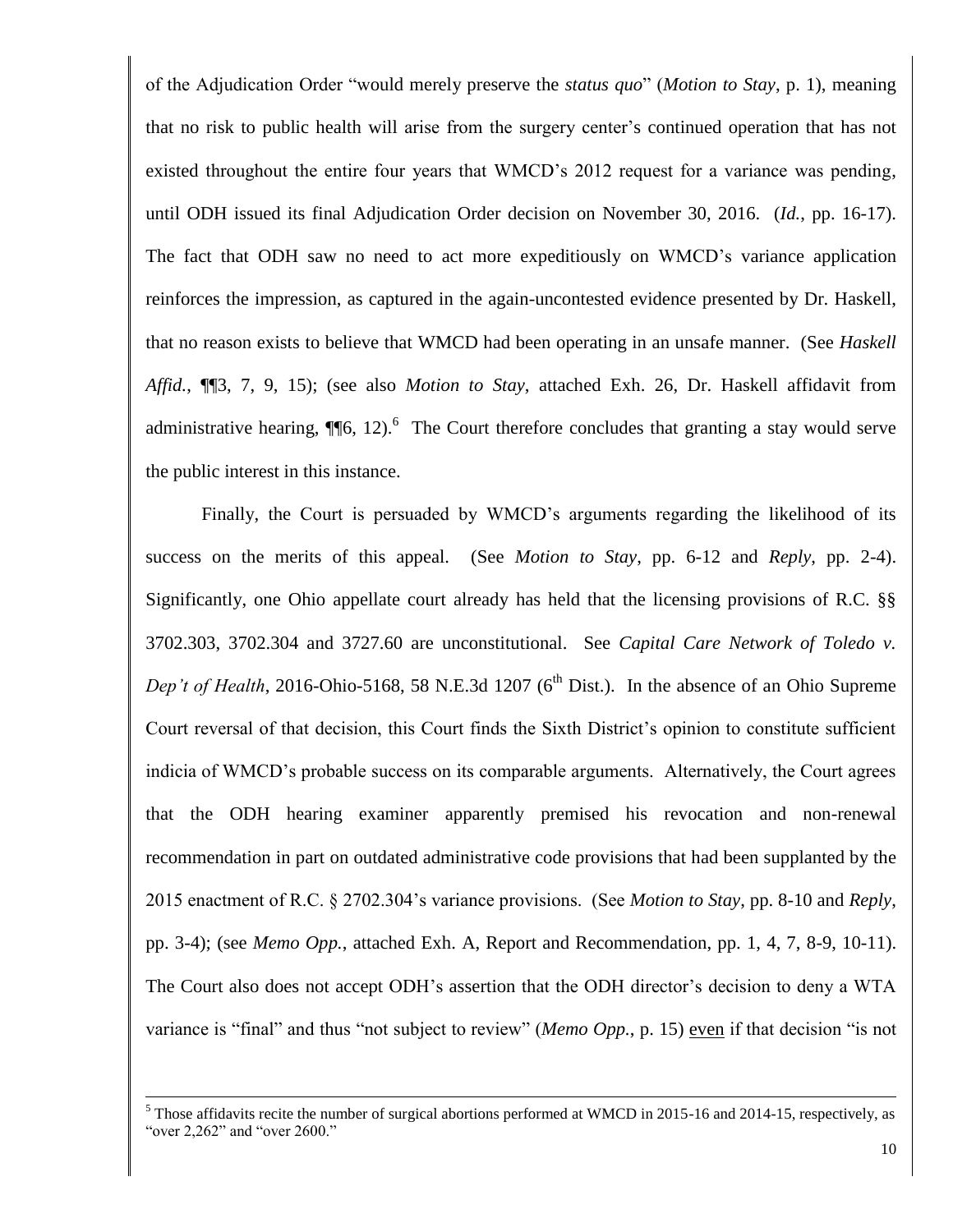supported by reliable, probative, and substantial evidence and is not in accordance with law." See R.C. § 119.12(D). The Court also believes there is merit to WMCD's contention that the ODH director's final decision is not supported by reliable, probative and substantial evidence. (*Memo Opp.*, pp. 10-12 and *Reply*, p. 4). For all of these reasons, WMCD's request for a stay is well taken.

### **CONCLUSION**

For the foregoing reasons, Appellant Women's Med Center of Dayton's *Emergency Motion to Suspend and Stay the Order of the Ohio Department of Health from which Appellant Appeals* hereby is GRANTED, and the November 30, 2016 "Adjudication Order" of the Director of the Ohio Department of Health, which refused to renew and revoked Appellant's ambulatory surgical facility license effective December 15, 2016, hereby is STAYED and execution thereon on is SUSPENDED pursuant to R.C. § 119.12 pending a final decision on Appellant's appeal from that order.

## SO ORDERED:

### JUDGE MARY WISEMAN

This document is electronically filed by using the Clerk of Courts e-Filing system. The system will post a record of the filing to the e-Filing account "Notifications" tab of the following case participants:

JENNIFER L. BRANCH (513) 621-9100 Attorney for Plaintiff, Women's Med Center of Dayton

DAVID C. GREER (937) 223-3277 Attorney for Plaintiff, Women's Med Center of Dayton

JAMES TURNER WAKLEY (614) 466-8600 Attorney for Defendant, State of Ohio Department of Health

Copies of this document were sent to all parties listed below by ordinary mail:

STEVEN R. KOCHEISER 30 EAST BROAD STREET 26TH FLOOR COLUMBUS, OH 43215

l

<sup>6</sup> That earlier affidavit addresses the safety of abortion procedures in general as well as WMCD's own history regarding post-procedure complications.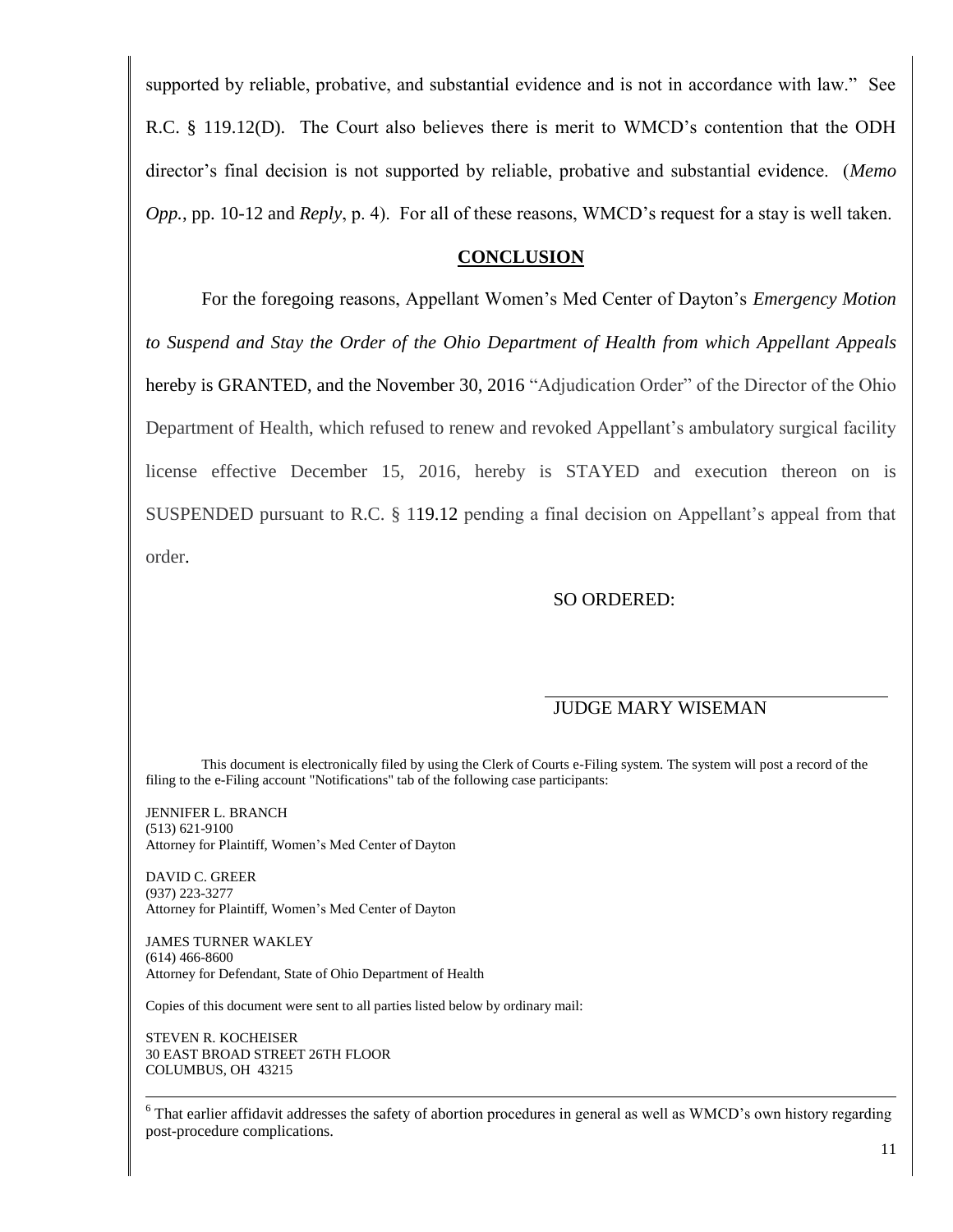(614) 466-6818 Attorney for Defendant, State of Ohio Department of Health

Tandi Danklef, Bailiff (937) 225-4384, dankleft@montcourt.org